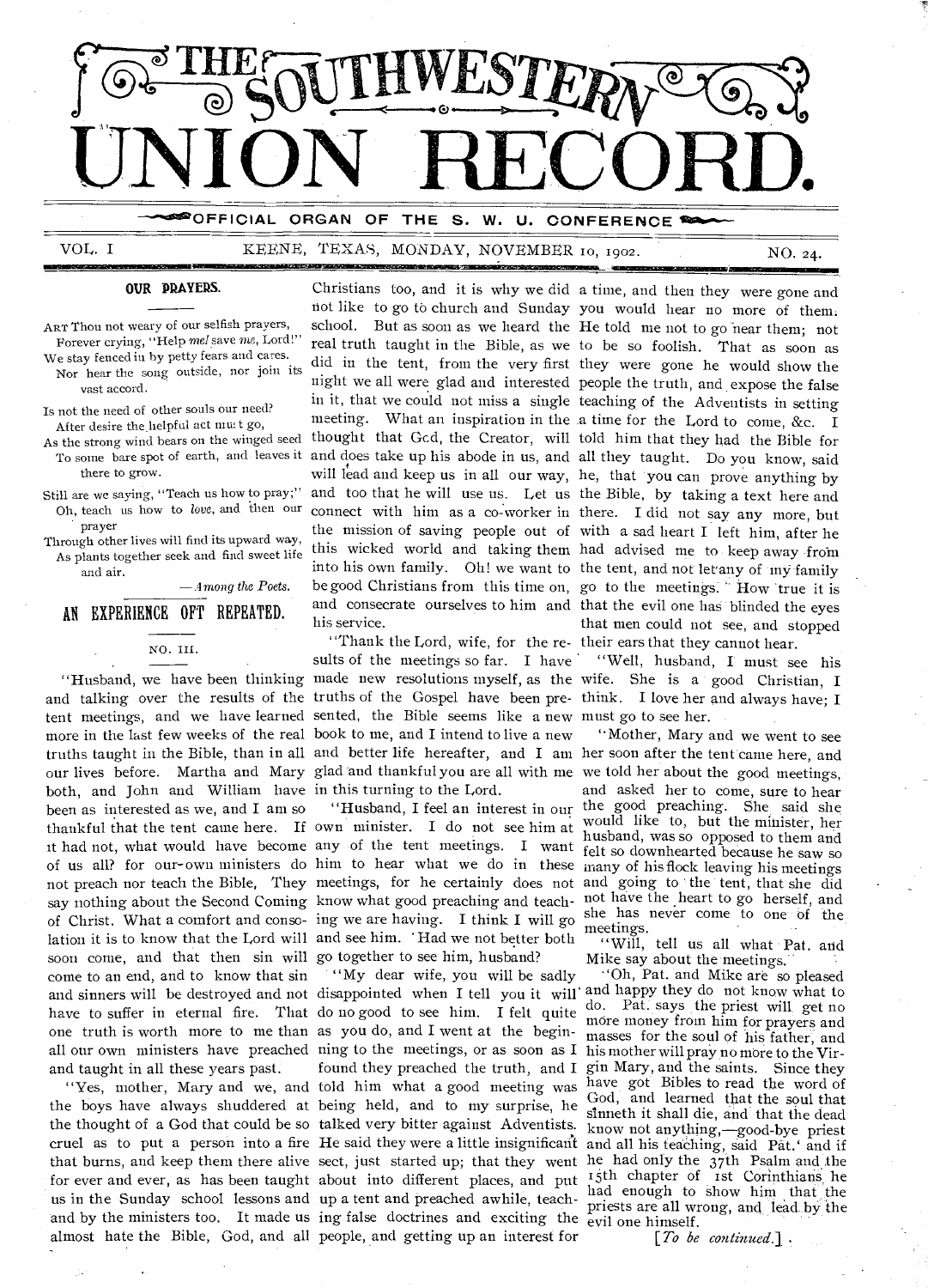## arhansas q, Department.

#### **,PROGRAMME**

**Of the Seventh-day Adventist Church and Intermediate School, Springdale,** 

#### **Arkansas.**

#### FIRST FIVE GRADES.

| 9:00 A. M., Chapel. |                                           |
|---------------------|-------------------------------------------|
| 9.20,               | Arithmetic, 4th grade.                    |
| 9:40,               | Arithmetic, 1st and 2d grades.            |
| 10:00,              | Bible, 1st and 2d grades.                 |
| 10:15,              | Writing.                                  |
| 10:30,              | Recess.                                   |
| 10:45,              | Bible. 4th grade.                         |
| 11:00,              | Bible, 5th grade.                         |
| 11:15,              | Reading, ist and 2d grade.                |
| 11:45,              | Grammar, 4th grade.                       |
| 12:00,              | Noon.                                     |
|                     | 1:00 P.M., Nature and Physiology, 1st and |
|                     | 2d grades.                                |
| 1:15,               | Physiology, 4th grade.                    |
| 1:20,               | Reading, 1st grade.                       |
| 1:45,               | Spelling, 4th and 5th grades.             |
| 2:00.               | Geography, 5th grade.                     |
| 2:20,               | General Exercises.                        |
| 2:30,               | Recess.                                   |
| 2:45,               | Reading, 1st and 2d grades.               |
| 3:15,               | Reading, 4th grade.                       |
| 3:35,               | Reading, 5th and 6th grades.              |
| 4:00,               | Closing.                                  |
|                     | SECOND, FIVE GRADES.                      |
|                     | $22.5 - 12.5$                             |

|        | 9:00 A. M., Chapel.         |  |  |  |  |  |  |  |  |  |
|--------|-----------------------------|--|--|--|--|--|--|--|--|--|
| 9:20,  | Algebra.                    |  |  |  |  |  |  |  |  |  |
| 9:40,  | United States History, (B.) |  |  |  |  |  |  |  |  |  |
| 9:50,  | Arithmetic, (A.)            |  |  |  |  |  |  |  |  |  |
| 9:50,  | Arithmetic, (B.)            |  |  |  |  |  |  |  |  |  |
| 11:10, | Arithmetic, (C.)            |  |  |  |  |  |  |  |  |  |
| 11:30, | Recess.                     |  |  |  |  |  |  |  |  |  |
| 10:45, | Bible, $(A.)$               |  |  |  |  |  |  |  |  |  |
| 11:05, | Bible, (B.)                 |  |  |  |  |  |  |  |  |  |
| 11:25, | United States History, (A.) |  |  |  |  |  |  |  |  |  |
| 11:45, | Spelling.                   |  |  |  |  |  |  |  |  |  |
| 12,00, | Noon.                       |  |  |  |  |  |  |  |  |  |
|        | 1:ooP, M.,Grammar, (B.)     |  |  |  |  |  |  |  |  |  |
| 1:15,  | Physiology, (A.)            |  |  |  |  |  |  |  |  |  |
| 1:35,  | Geography, (B.)             |  |  |  |  |  |  |  |  |  |
| 1:55,  | Geography, (A.)             |  |  |  |  |  |  |  |  |  |
| 2:15,  | Penmanship.                 |  |  |  |  |  |  |  |  |  |
| 2:30,  | Recess.                     |  |  |  |  |  |  |  |  |  |
| 2:45,  | Physiology, [B.]            |  |  |  |  |  |  |  |  |  |
| 3:00,  | General History.            |  |  |  |  |  |  |  |  |  |
| 3:20,  | Science.                    |  |  |  |  |  |  |  |  |  |
| 3:40,  | Grammar, [A.]               |  |  |  |  |  |  |  |  |  |

[C]. Two teachers are at work now and a value,  $$36.00$ ; helps,  $$10.00$ . School opened October 27, 1902, with an earnest class of pupils. The programme shows the classes now formed: The letter [A] represents the higher work and so on, to third is ready to begin as soon as the attend-. ance warrants it. The lower five grades are taught by Daisy McConnell, a student of the normal department of Keene Academy; and the upper five grades by Professor J. C. Anderson, a graduate of Union College, Nebraska. We look for an increased attendance, and are working to advance the message. Questions concerning the school will be gladly answered.

4 :00 , Closing.

## ITEMS OF INTEREST.

SISTER Winnie Wright, a graduate nurse of Battle Creek, is very ill at her home in Springdale, with typhoid fever. Her sister, a graduate nurse, has recently come to care for her.

SISTER M. E. Giddings, a nurse from Keene Sanitarium, has been ill for several weeks at her home in Springdale with typhoid fever. She is improving at this writing.

home in Staunton, Arkansas. SISTER Carrie Wilson, a graduate nurse from Battle Creek, is ill at her

ELDER H. Clay Griffin writes that he is now at ViDla, ready to begin a series of meetings October 28, having previously closed up his work at Fairview. He organized a Sabbath school there with twelve members. Brother John F. Stringer, formerly a Baptist minister, Superintendent; Brother E. L. Pickney, Assistant; Miss Martha Songer, Secretary. He writes that the prospects for a church house at Fairview, are very good. One of the new Sabbath keepers has donated a four-acre plot of ground; two others have donated about twenty bushels of corn apiece. A few have donated five dollars, and some less, and others have agreed to work. All are of good courage and are pushing the battle, and request the prayers of God's people. There are about to locate in Springdale, to rewere several holes cut in the tent during the meetings at Fairview, and they came so near getting the boys that two of the number left the country. Brother Griffin's overcoat was it.

BRETHREN **J.** M. Baker and W. L. Cupit have commenced canvassing and report as follows for the week ending October  $24: -W$ . L. Cupit, 3 days; 18 hours; 3 orders; 20 exhibits; Bible Readings; value, \$6.50; helps, \$1.25. J. M. Baker, 4 days; 33 hours; 12 orders; 33 exhibits; Bible Readings; value, \$25.00; helps, \$7.75. Eddie Taylor, 24 orders; 56 exhibits;

from Chicago. He has not made the endorsed by some of our best temper-

in due season ye shall reap if ye faint Scoles, Washburn, Missouri.

not." The above text comes to me as I ain considering what more can be said in regard  $i$  to the field work than has already been. said. It almost seems to me that the subject has been exhausted as we have endeavored from week to week to place the needs of the field before the people, hoping to arouse some to a greater activity. Realizing at this writing that writing, talking, worrying, will not put workers in the field; if it would, this State would be alive with canvassers, and Arkansas would be no longer looked upon as a poor conference. Seemingly the Lord has moved upon the hearts of a few outside of our faith, to make inquiries concerning the canvassing for our literature, but evidently the most of them should be visited as we do not hear from them the second time. Evidently some must be waiting for the crops to be gathered and the money to be spent, then the general complaint will be hard times and nothing to be done in the work. May the Lord impress upon all the importance of working while it is day, for, soon, ah, soon, the night cometh when no man can work.

ELDER A. E. Field spent Sabbath, November 1, with the Gravette church. He is there in the interest of the school at Springdale.

BROTHER J. A. Gouge and family ceive the benfit of the school.

stolen and thus far he has no trace of were with us Sabbath, and they are DR. J. A. BOYER and Dr. J. H. Green and wife, from Little Rock, have located here. Mrs. Green's mother, Sister Bennett and husband here looking for a location.

#### The Search Light **Series.**

BROTHER Arthur Songer, formerly This is a strong presentation of the a canvasser of this State, has returned temperance question, and is highly fact known whether he intends tak- ance workers. The next few months ing up the work again. We need will be the best time of the year to him and a score, or more, in addition. use this literature. Order of your "BE not weary in well-doing, for Tract Society, or the publisher, D. E. THE publisher of the above series<br>of tracts and pamphlets wishes<br>us to announce that for the winter HE publisher of the above series of tracts and pamphlets wishes trade, and to stimulate the sale of his tract on Whiskey, he will send them postpaid for \$2.00 per hundred, until January 1. This is less than half rate, as the retail price is 5 cents each.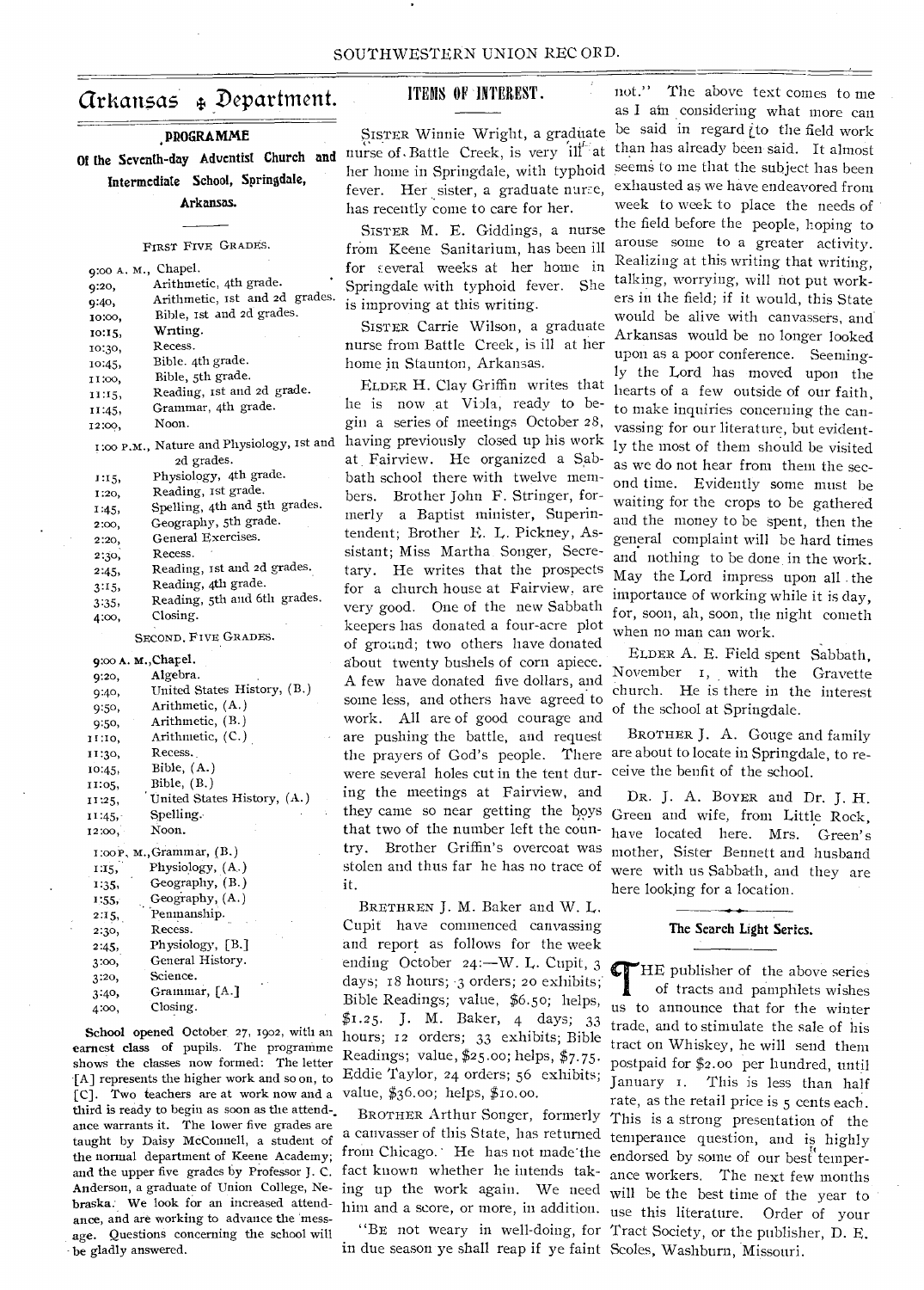#### SOUTHWESTERN UNION RECORD.

## $\ast \mathbb{C}$ exas Department. $\ast$

## The Field.

ment, as published in the RECORD, We fear that some preacher is respon- as well as being very unsafe for use. we, the Corsicana church, met at Fish sible for their falling away. Tank School House on Friday night and continued over until Sunday night. We hope and trust that much good was done. Six, who held membership elsewhere, were voted in on promise of their letters. A Leader, Secretary and Treasurer were elected, and two dear youth, a brother and sister, were taken on experience and baptism, making about twenty with which to begin the new roll. A committee was appointed to write to, and labor with those whose addresses were known. Letters of dismissal were granted to the writer and family, making five in all.

We had the pleasure of commemorating the ordinances on the first day of the week, as Paul and the church at Traos did, when there were many lights in the upper chamber. However, we did not wait until after midnight, neither did we have to take up Entychus dead; but we do hope that all will die to sin, and live lives of holiness.

Acting President, T. W. Field's sermons and labors in behalf of the sermons and labors in behalf of the ing them, we will have to pass Money for this purpose can be sent church, were much appreciated by all through another year with the debt to Dr. P. F. Haskell, Keene, Texas. ident W. A. McCutchen's during his Brethren, let us pull with all our We have been working hard on this visit there a short time before.

sons", and we hope others will as comes; so that the new year will en-<br>soon as possible for the King's business ter with the school free from debt requires haste. T. W. FIELD.

one gets in the effort to get the pre- last summer, pledges to the amount Miss Mary Chandler, last week. The cious truth to his judgment-bound of several hundred dollars, were given young lady is an invalid and makes Come, brethren, it is the easiest way that a church was ever asked to donate. Think of it! Value is placed in the hands of each one, with which to replace the money, besides the good religious experience that each neighbors.

Positively, those who will not be be saved. If all will keep humble, new meeting tents had to be provided, the Lord will greatly bless the church and our hearts were cheered at the at Corsicana, and everywhere in the unanimous response made to .the apworkers in some line, at least, cannot

so much interested in us and our tents are needed all around. Our old preaching for a time, must have lost ones are all worn out, aud their torn, their interest for they have quit com- patched and ragged condition are a CORSICANA.-According to appoint- ing out to hear the work spoken. disgrace to the cause they represent,

N. J. ETHEREDGE.

N. V. WILLESS.

## **AN APPEAL FOR "OBJECT LESSONS"**

*[Continued from last issue.]* 

In my travels, I have found some that complain against the management of the school, and I want to say to these brethren, and all others, that the managers do not claim to be perfect. They have made some mistakes; but they do claim to be honest and are doing the best they know how.

Many nights, when we are sleeping, the School Board is grappling over questions that a large portion of money may not all be gone before us are strangers to, and are trying to you think of this. We are addevise some plan to meet their obligations and pay their debts. I feel sure prices will be advanced after January<br>that if we can get these debts, paid I; hence, wish to get our orders in bethat if we can get these debts paid, that the school can run without in- fore that time. But we can only go curring further debt. as far as the money comes in to war-

sell these books, and I am afraid that money is urgently needed just now, if we let this time pass without sell- and I hope this will not be overlooked. still hanging over us.

•

#### **RE NOT FORGETFUL,**

cal obligations and pledges to the MRS. George Chandler, of St. Jocause. At the Handley campmeeting seph, Michigan, visited her daughter, to be divided between the Tent Fund her home with the family of A. P. and the Missionary Fund. It was Wesley. Mrs. Chandler returned MEAN not forgetful of our financial obligations and pledges to the some line, at least, cannot plainly to be seen by all that several home last Monday. great harvest field. peal for means for this purpose. The called to meet in room 4 of the Acad-Bluff Creek closed the 21st. Our own at least three more are badly needed are requested to be present. people were greatly benefitted, so they for the opening of the work again in

said. But the dear friends who were the spring. In fact new outfits of

There were one or two splendid interests that had to be abandoned by our ministers last fall and much lost because we did not have meeting tents to furnish them. This is too bad, and we should see to it that it does not occur again.

church, were much appreciated by all through another year with the debt to Dr. P. F. Haskell, Keene, Texas.<br>who were present, as were, also, Pres- still hanging over us. And then the "Object Lessons"". money for the schools, is another item. sit there a short time before.<br>Some of the brethren and sisters the wheel and be ready to sing the that a goodly number have paid up Some of the brethren and sisters the wheel and be ready to sing the that a goodly number have paid up took their quota of "Object Les- song of jubilee before the new year their *pro rata*, but many have not. their *pro rata*, but many have not.<br>We know crops are very short and cotton late opening this year and beter with the school free from debt. lieve our brethren will yet make their During the next month, or six rant it. Also, there are pledges made weeks, will be a good time for us to for the Sanitarium equipment, which  $\frac{1}{2}$ I sincerely hope that by the time of the opening of the spring campaign, we can have new tents for each company that is sent out. To this end we earnestly beg our \_brethren and, sisters to send in the amounts of their pledges to this fund. And please do so early that we may have ample time to place the orders for the .making of the tents, and, also, that your reotton<sup>th</sup>. pledges good. But brethren let us attend to these matters at the earliest date possible, and let us be mindful. of all the objects above mentioned. W. A. M.

MRS. George Chandler, of St. Jo-

#### **Notice to Keene Church.**

ELISHA TAYLOR. immediate purchase of one 50-foot emy next Thursday night, November' SCURRY COUNTY. - Our meeting at tent was authorized at the time; but 13, at seven o'clock. All members THE church building committee is

A. KUNZE, Chairman. •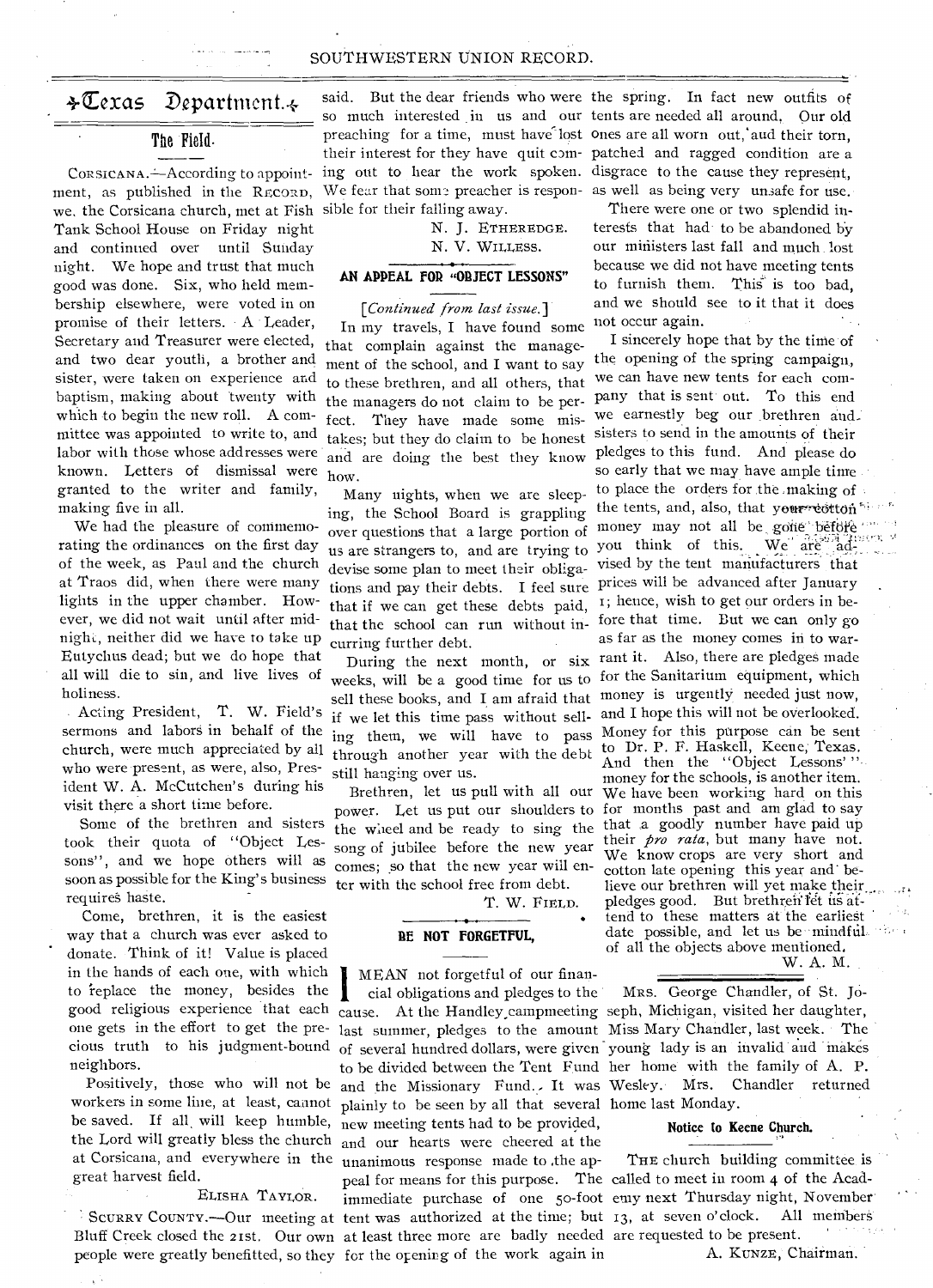## $\texttt{*The} \texttt{+} \texttt{Union} \texttt{+} \texttt{Recor} \texttt{o} \texttt{.} \texttt{+}$

| A WEEKLY JOURNAL<br>Published by the Southwestern Union Con-<br>ference of the Seventh-day Adventists.                      |
|-----------------------------------------------------------------------------------------------------------------------------|
| $\sim$ $\sim$ $\sim$ $\sim$ Editor<br>C. N. WOODWARD, -<br>and Business Manager.<br>G. G. RUPERT, - - - - Associate Editor. |
| Subscription Price, per year, - - - \$.50<br>Clubs of Ten, one year, $- - - - 45$                                           |
| AGENTS:<br>Oklahoma Tract Society, Oklahoma City,                                                                           |

Oklahoma. Arkansas Tract Society, Springdale, Arkansas Texas Tract Society, Keene, Texas.

All papers will be discontinued when the time expires, unless promptly renewed.

regularly should notify the office of publication and not the Tract Society, as the latter are not responsible for the mailing of the papers.

Money, or letters, should not be sent to individuals. All business communications should be addressed, and all remittances and money-orders made payable to the S. W. U. RECORD; Keene, Johnson County, Texas.

#### **Call to Battle CreeK.**

HAVE just received a call to meet tee at Battle Creek, November io. means to do it with, but if we will use the cash obtained by the sale of We will leave to meet the appoint take the Lord's plan we can do the the "Parables," a most terrible wrong. ment the evening after the Sabbath, the 8th instant. I am informed of And let us state right here, that after Revelation Twenty." **It** sells for ten ing the movements of this work for bound in paper cover. We sold and over a quarter of a century, I am fully took orders for five hundred on our to be made in this important work.

portant changes are being made in the this important field? workings of this people to carry forsay we will make no changes. More ac-sell this pamphlet by the thousand! tivity must be exercised in the work; new plans must, be laid according to the changing needs of the cause. Hundreds must be sent where few have been commissioned, to foreign fields. More, and more money, must, be spent **I**

be sold; our debts must all be met; made a return to the Tract Society. ready to meet the Lord.

meeting. G. G. R.  $\ddot{\phantom{0}}$ 

## **The Best Way to Help the Cause.**

origin, and one that will not lose its and make a turn so you could pay force as long as the truth is to be car-for them and thus help the cause. ried to the people—all by the printed That, of course, should be paid as soon page.

work.

some of the important subjects that printing of one small pamphlet, "The will be considered at this meeting. Events of the One Thousand Years of On the Sufficiency of the Bible as "A Rule a review of the prophecies and watch-cents. It contains sixty-five pages ing the movements of this work for bound in paper cover. We sold and **THE FAITH** of Protestants, in over a quarter of a century, I am fully took orders for five hundred on our convinced that there are great moves trip to O From any standpoint we may view the mail in quantities of one dozen, acles of God. the question, this,is true, and the one or more, to agents, for five cents each. as the Saviour told us to watch lest he before the people, and at the same manifestly contained in, and probably come suddenly and find us sleeping. time, help out in printing the truth; by the Holy Scriptures. The word of Now is the time, as never before, to and in helpihg the office to get what God is a lantern to their feet, and a This conference has undertaken the weeks. We will deliver them through which are clearly revealed in the or-

G. G. R.

#### **TAKE NOTICE.**

in missions; more publications must been fnrnished them, and have not sold the "Parables" that have *mons, volume* 2, *page 285.* 

All papers will be discontinued when the **T**here is best way to help in the cause and you, in the place of helping him me expires, unless promptly renewed.<br>
Subscribers who do not receive their paper by which it may fully the General Conference Commit- a great work to do, and but little thing, if done by any one, that is to Now is the time for the ministry to To say they have not paid for them give no uncertain sound to the trum-does not express the true thought. pet. The Lord and his coming should The books were never sold to any one; be the great theme of all the workers they were given them to help the in God's cause at this time. Now, school out of debt—a thing that had we ask that the Lord's people pray been a reproach to the cause of God, that more wisdom be given his ser-and which the Lord's people were vants in this important committee struggling to pay. Now, to take the HE best way to help in the cause and you, in the place of helping him of God is to devise some plan out of the difficulty, put your hands Let those who have charge take hold is an awful thing to do! **I** hope every and carry out the plan devised. The one having any of this money will sale of "Object Lessons" has been one get clear on this point as soon as of the best means ever planned to possible. There are some cases, no carry the truth and at the same time doubt, that may not apply to you; help the cause and to obtain the very you may have disposed of the books things needed. This plan is of Divine in a way where you did it for good We now have in this Conference the cash received. I look upon that and, in short, we must get our house Or, in other words, have not sent the money to the place where it'belonged. money and use what the Lord had collected for this purpose and put it to a personal use, is worse still. It is more like finding a drowning man as possible. This is different to using G. G. R.

#### **JOHN WESLEY**

**of Faith."** 

HE FAITH of Protestants, in general, embraces only those

who is at this time getting his affairs Now, why not sell thousands of these the Old and New Testament, is the ready,.for, the event, is the lucky one. pamphlets in the next two months, object of their faith. They believe Now is the time to be on the look out, and thus bring this important subject neither more nor less, than what is exercise faith in this message. In:- it needs to carry forward the work in 'light in all their faith.' They dare ward the message. We cannot now ing yourself and the people. Let us. The written word is the whole and sole Send your orders at once, thus help- to the right hand or to the left. LEARN there are some who have they will abide and no 'other."-Ser-"Whatever is plainly declared in not, on any pretense, go from it, rule of their faith, as well as practice. They believe whatsoever God, has declared, and profess to do whatsoever He bath commanded. This is the proper faith of Protestants: by this

*''I '* am distressed. I know not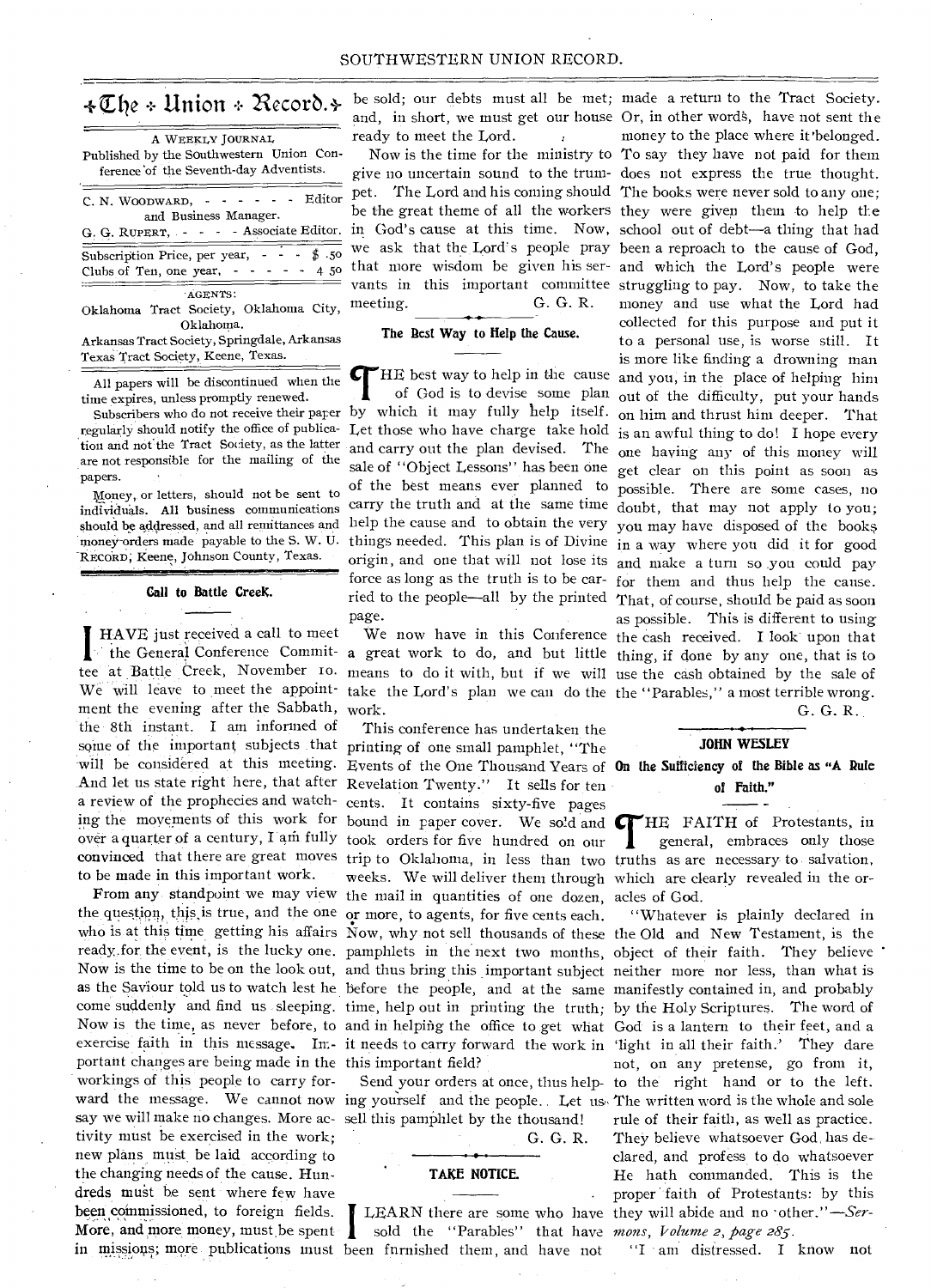#### SOUTHWESTERN UNION RECORD.

what to do. I see what I might have culated to interest and instruct them the sale of the more important works. done once. I might have said pe-in the ways of life and salvation, and remptorily and expressly, 'Here I am: you will have but little occasion to of "Christ's Object Lessons" on our I and my Bible.' I will not, I dare talk to them about their disobedience, hands, and we do not desire our regunot vary from this book, either in ingratitude, or waywardness. Teach lar canvassers to have to leave their great things or small. I have no pow your boys also to be attentive to work of selling the large books to ener to dispense with one jot or tittle of every duty of life. what is contained therein. I am determined to be a Bible Christian, not almost, but altogether. meet me on this ground? Join me on this, or not at *all."—Sermons, Volume 2, page 439.* 

## Fathers.

the divident definition one short moment the fervency of preacher. your affections for her who would, if conscious of the fact that she holds pathy, and support of our brethren the uppermost seat in your heart.

in regard to their physical being, and work of our other laborers we must *J. Stone in the Southern Watchman.* physiological duties. be well posted at an early age in all message not carried to the masses, our. the fundimental principles pertaining publishing houses shut down, or doto the life and health of the body. ing commercial work, partaking more This subject is shamefully neglected or less of the spirit of the world, by most parents. Body and mind while the great work entrusted to us I was a very little girl, but I rememthe health and habits of the one people, there is no necessity for mak- scenes through which we were passalways effect the health and energies ing books, and no need of a publishing perfect in all its parts before the mind placed in the hands of the people. while the boat was among the higha harmonious life. A weak body prised-of-the-important-events-just to what appeared to be a lake, suralways robs the strong mind of much transpire.

of mind and heart and soul. The time. These books, however, have

with your children about things cal- people, preparatory to engaging in my ears.

W. J. GREGORY.

## **ERN FIELD**.

ATHERS, be kind and affection- the printed page, laden with the now in the darkness? ate to the mothers of your message for this time, working faith--children. Never cause the fond fully, putting in full time, is just as pleasing to the Lord, and would cause mother whose happiness was all com-much a laborer with Christ as is the his smiles and blessings to come into mitted to your keeping to doubt for ordained minister or the licensed our hearts and homes in greater abun-THE WORK of the Christian can-season of the year for canvassing.<br>
vasser is second to no other Shall we all awake, and take hold of work in the denomination. And the the work as never before, and carry man or woman who goes forth with the message to the masses who are

need be, die for you; let her ever be but he is entitled to the prayers, sym-glorious message for our time. They, should see this branch of our cause lag, the

then, should be under the most care- ling with present truth. Many small see, there was no way out. essential to the highest developement contain the clear-cut message for this There is no way for us to get out." ful and healthful discipline. books have been sold-in-this-field, Soundness of body is absolutely that, while good in morals, do not

THE CANVASSING WORK IN THE SOUTH- largely by those who have not been We now have fhe matter of the sale gage for any great length of time in selling "Object Lessons." We hope that this work can be accomplished actively engaged in the work.

vasser is second to no other Shall we all awake, and take hold of The next two months is the best

Not only is he a laborer with Christ, us blessed for bringing to them the We are sure that this would be dance, and many would arise and call

You should manifest the most any other faithful laborer. And un- gin at once the great work alloted to active interest in your entire family. til we place the work of our Christian us, and receive the rich blessings that Therefore, you should instruct them canvassers upon the same basis as the accompanies the faithful worker. $-W$ . and of the conference, the same as this line in the future; but let us be-We-shall-have\_more\_to\_say-along

#### The Pilot is at the Helm.

act and re-act upon each other in all is delayed. Unless our publications ber with how much interest I watched their multiform movements, hence, are to be placed in the homes of the the new and strange and beautiful of the other. The body must be house; but our publications must be cabin for a time, I came on deck can make upon it the sweet music of This great-Southern-field-must be ap- lands; and I saw that we were in HEN I went down the Hudson River for the first time After going down into the rounded by high hills, before, behind, of its wealth and power; our bodies What we want is literature. brist- on either side, and so far as I could

> I ran to my father and cried out,— "Father, father, what shalt we do?

He smiled, and said, "You cannot joys of earth and the hopes of heaven nndoubtedly created a good impres- see it, my daughter, but there is a are not a little affected by our physi-sion, and if they are now followed way out. Do not be afraid, the pilot cal conditions. The before; he knows the with larger books like "Bible Read- has been here before; he knows the There is also a false modesty upon ings," "Thoughts on Daniel and Rev- way, and will steer the boat safely." the part of many parents, that leaves elation," "Great Controversy," and Oh, how many times through life their children in blissful ignorance of other books treating on the great have these words returned to me! the consequences of some sins against themes. of present truth, a mighty When hemmed in by difficulties on the body, until they are ruined by work may be accomplished. Let the every side, and there seemed "no way my. them. children and those who are inexpe- out," $-$ "Do not be afraid  $m y$ . Fathers, you are the proper tutors rienced sell the small books, and thus daughter; the pilot has been here of your households. Talk much gain an experience in meeting the before," came in tones of love upon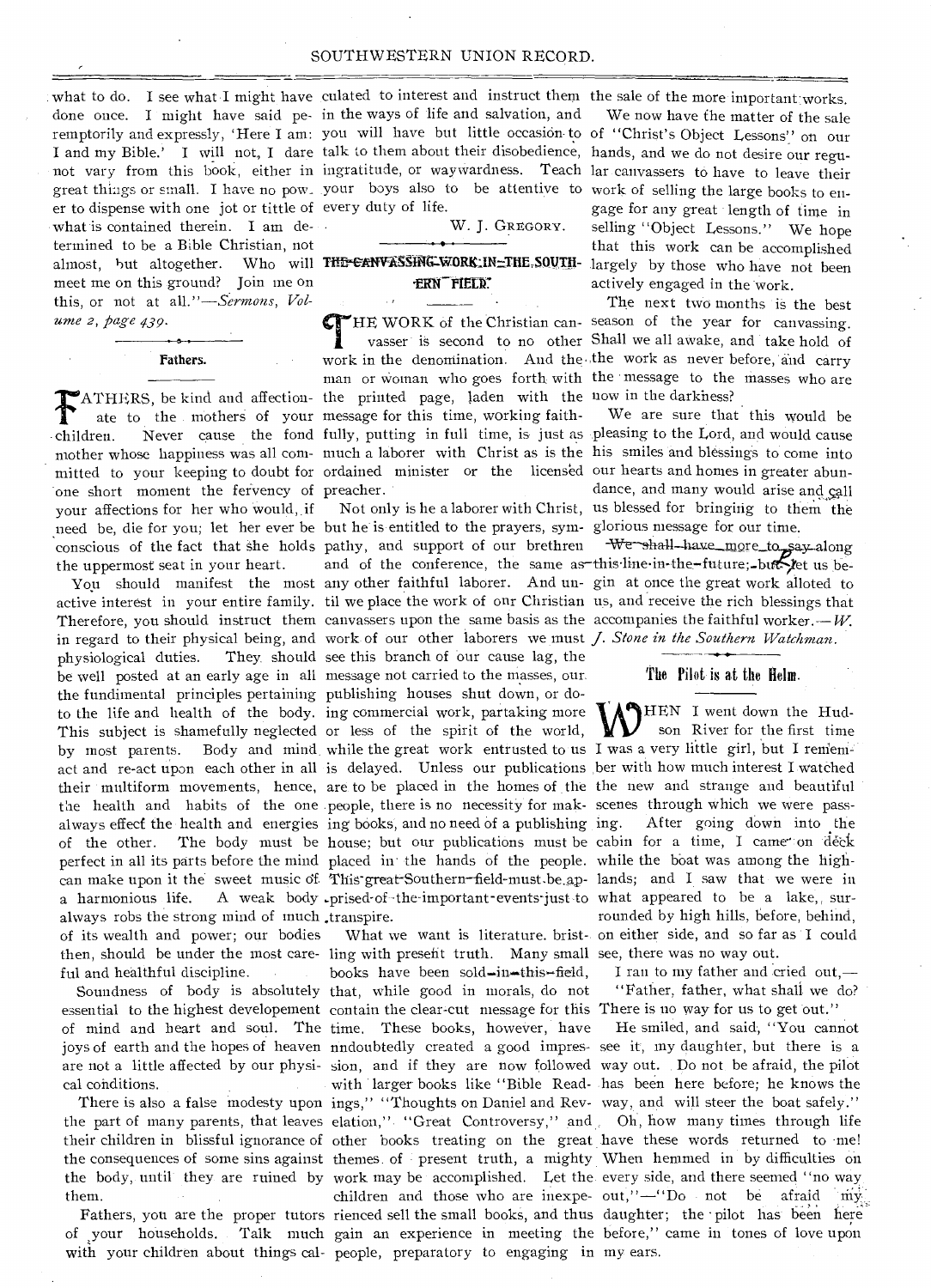but he has been over it; there is not of what is to be accomplished. a temptation but he knows all about like as we are, yet without sin."

and tempted to do wrong?

*Reaper.* 

# Church School Teachers?

#### MINNIE ROBBINS.

THE question before us is of great importance. If decided negatively the time left us in which HE question before us is of great importance. If decided to work for souls is too short for us to spend any of it acquiring that which is useless in our work. If affirmatively, then how earnestly should we engage in the work of preparation that we may go into the harvest at the earliest possible moment, "For the night cometh when no man can work."

But before an intelligent decision can be made many points must be considered. Among them the character, importance, and extent of the work to which the church school teacher is called; the organism of the material upon which the work is to be expended, that the workers may know what methods and means to adopt in order to bring about the desired result.

What is the work which the church school teacher is called to do? This is a question which we as teachers, and those who are about to enter upon the work, and all to whom the work relates should consider carefully. We read in Luke 14;28, "For which of you, intending to build a tower, sitteth not down first and counteth the cost, whether he have sufficient to finish it."

In order to be able to count the cost it is first necessary to understand the character and magnitude of the work. which **to** base the account of cost. tection of life. Otherwise would not be

Yes; the Saviour has the helm, and So in the work of the church school safe to follow his directions. We must

And did you ever think, reader, of the image of God in the soul. This the childhood of Jesus?—that he was then is the work placed before the once a child? that he remembers how church school teacher. How much Yes; whatever trials you may have, is written in the hearts and minds, vessel in the roughest *sea.—Young*  with Paul, "Who is sufficient for When every jot and tittle of the Law eternal life or death. these thing?"

Is Special Training Necessary for are destroyed for the lack of knowledge." This shows the importance of our work as church school teachers. Proverbs t: 7 says, "The fear of the Lord is the beginning of knowledge." The fear of the Lord restores the image of God in the soul, without which "My people are destroyed." Then if we, as teachers, fail to acand parents, our work, viewed in its spirit. entirety—if that is possible for finite minds--swells to gigantic proportions Elder Rupert did the evening preachand is of the most vital importance.

> tion which the church school teacher the truth. is called of God, to be the instrument men."

Otherwise there is nothing upon This is very necessary for the pro-against the mighty.

there is not a spot in life's pathway teacher. There must be a clear idea know that his advice will be based it. He "was in all points tempted phecy that the purpose of education, be produced by the treatment pres-We are told in the Spirit of Pro-ganism, and of the effects which will true education, is the restoration of cribed, before we are justified in folupon a knowledge of the human or-This lowing his advice.

children feel, and how children suffer? this means is comprehended only in at most, is only a few years of time, that his heart has been grieved as the Decalogue which is a transcript of is so important a matter as to be legisonly a child's' heart can be grieved? God's character and exemplified only lated upon, of how much greater imthat he was tried by his companions, in the life of the Divine Pattern. portance is that upon which depends If the privilege of prescribing treat-How much ment for the body, the life of which

Jesus has been here before; he knows then, and not till then, will the work work which we are called of God to all about it. He can steer your be finished. Well may we exclaim do, not merely to undertake, not to *try* all about it. In Hosea 4:6, it says, "My people ments must be in order that we may As we take this brief survey of the to do, but to *do,* we can realize to some degree, what it means to be a church school teacher, and what our attainshow ourselves approved unto God, workmen that need not be ashamed. *[To be continued.]* 

## Oktatloma 4, Department.

#### **Woodward Campmeeting.**

complish that which we are called to the blessings received and the lessons do, who will be responsible for des-learned, will always be fresh. The truction of God's people? Teachers, Lord came very near with His good  $\bullet$  HE campmeeting is now a thing of the past, but we hope that

"All we, like sheep, have gone as- upon line and the people became very tray," is the record in Isaiah 53: 6, interested. The tent was well filled. and to quote from Mrs. S. M. I. Nearly all those that came out regu-Henry's little book, "The Abiding larly were convinced of fhe truth and Spirit," "When it says all, it means a number of them have decided to all." Does not this statement show obey. One new sister was baptized. the extent of the work of the church I believe that much good will result school teacher? "All" includes old from this campmeeting. Our people and young, rich and poor, learned that came to attend the meetings went and unlearned. And if *all* have gone out every day and invited the people astray all have lost the image of God. and sold books and pamphlets to them. And then, in *all,* must this image be This kind of work will benefit our restored. *All* need the true educa-own people and bring outsiders into The outside interest was excellent. ing. He took up the prophecies line

in his hands, of imparting. All result in much good to the people. classes, of all people, of all ages, are The brethren went home with new included. The church school teacher courage in the Lord. Nothing would must indeed "become all things to all bring more courage and power to `Before a physician undertakes to arise and go to work. Brethren, let prescribe for a patient, he spends us go to work; let us arise and shine. months in close study of the human May God spare His remnant people in body, that he may be able to "pass" these perilous times. Come brother, in the examination required by law. come sister to the help of the Lord I believe that such meetings always God's people than if every one would

G. F. HAFFNER.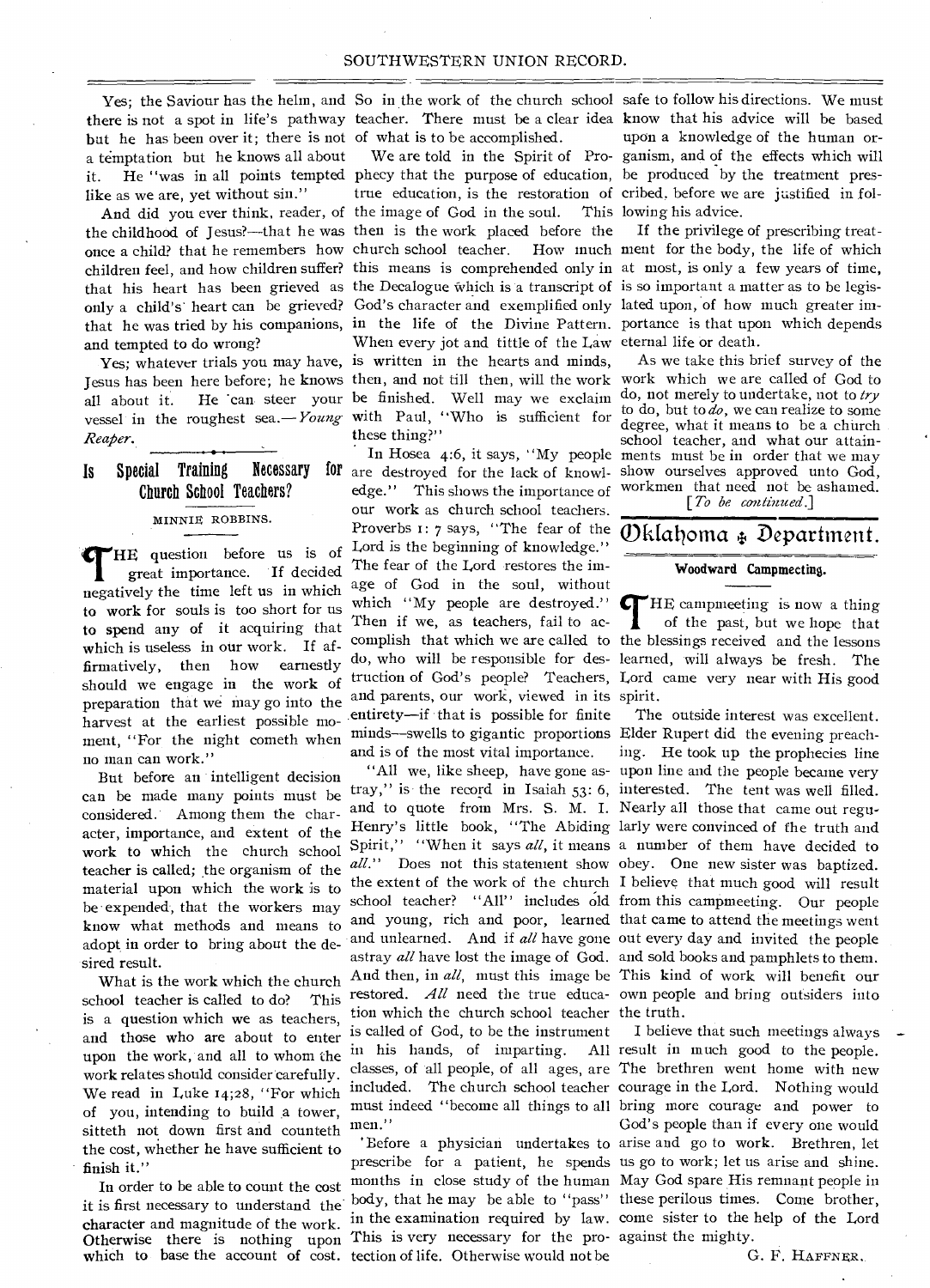#### SOUTHWESTERN UNION RECORD.

#### The "Review"

Eare living in a time of un-. rest and confusion in the world, and to meet the ever-changing conditions in the world our work and methods are in need of frequent We cannot labor on changes. year after year following the same methods, as we did in the early days We have often of the message. noticed that those who were up in touch with the work, and whose faith and confidence in the message were the greatest were those who regularly receive the Review. It clearly and faithfully reflects the present condition of the Third Angel's Message, and no one who loves that message can be without it without sustaining The publishers quote rates a loss. for any length subscription as follows:  $2 \text{ m}$ os, . . . . . . . . . . \$ 25.  $3 \text{ mos}, \ldots, \ldots, \ldots, \ldots$ 40. 4 mos, . 50.  $\mathcal{L}^{\text{max}}$  , where  $\mathcal{L}^{\text{max}}$  $6$  mos, .  $\mathcal{N}$  , and  $\mathcal{N}$  , and  $\mathcal{N}$ 75.  $I_1$  00.  $8 \text{ mos}, \ldots$  $1.50.$ One year,  $\ldots$   $\ldots$   $\ldots$ Address all orders to your Tract Societies.

## $\ast$ German  $\ast$  Department. $\ast$

#### Lagerversammlung in Wood: ward.

Diese Bersammlung ist nun auch wieder Sogeht die Zeit vorbei; eine hinter uns. Lagerversammlung nach der andern geht vorüber, und endlich kommt die letzte auf dieser Welt und zunächst die große Ber= fammlung um den Tron Gottes her, wo der Herr seine Kinder versammeln wird Möge Gott helfen, daß jeder sich dafür vorbereiten möchte. Diese Berfammlung war anfangs nur schwach besucht; dies war befonders der Fall mit den Deutschen. Die meisten kamen erst in den lezten Ta= gen, doch freuten fie fich daß fie fo lange Der Herr hat sein Bolt da fein fonnten. auch recht gesegnet. Aeltest. Graf von Nebrasta war anch zugegen, und brach uns das Brot des Lebens; desgleichen unter den englischen Geschwistern. Knechte Gottes kam Qelteft. Rupert Berfammlung gehalten haben. predigte Abends und die Menschen wurden – Nun, der Herr hat das Gedeihen zu dem Vertröftungen.

hinaeriffen. atsorte taufen lassen. Br. Rupert predigte noch zwei Abende nach werden wir ernten ohne Aufhören. der bestimmten Zeit und die Leute kamen entt auch unserer im Gebet. ebenso zahlreich wie zuvor. Somit ließen Euer Mtplger. wir das Zelt stehen und ein junger Arbei= er bli eb da um das Werk weiter zu führen. eine Hauptversammlung statifinden in Schüler#, Cooper. Möge der Herr fein Bolk segne ist mein Gebet. G. F. H.

## Brenham Tex. – den 2. November 1902.

Ungefähr zwei Jahre zurück fam ich auf den Ruf der Tegas Konferenz nach Teras und im Berein mit Bruder Jakob Riffel Weise Gutes zu tun; die Deliatesse dessen zu wirkte ich in dieser Konferenz im Interesse. fchonen, dem wir es erzeigen; keine schwere der Deutsch sprechenden Bevölkerung des Last von Verbindlichkeit aufzulegen, Staates. Bestreben und die Folge davon ist, daß hie auf grobe Art verzuwerfen; dem beschäm= und da Häuflein sind, die sich jetzt in der enden Dank auszuweichen; nicht Dank zu töstlichen Wahrheit für diese Tage freuen, erbetteln, und dennoch dem dankbaren und ich fah es für notwendig an mich nun Herzen nicht die Gelegenheit zu rauben, auch mehr mit meiner lieben Familie ihnen sich feiner Pflicht zu entledigen. Der gibt zu nähern; denn bis vor zwei Monaten doppelt der gleichzu rechter Zeit, ungebeten wohnte meine Familie noch in Otlahoma. und mit Freuden gib. Som.t zog ich denn nach Keene, so daß nun ist feliger Genuß, es ist Wohltat, geben, auch meine Kinder die kößlichen Schul= zur Freude Andrer etwas beitragen zu vorzüge, die daselbst geboten sind geniesen dürfen. Gibt also gern, aber verschwende können, denn das kann ich sagen, daß die nicht deine Wohltaten. Gei dienstfertig, Reene Schule wohl eingerichtet und mit bereitwillig, aber dringe Niemand deine guien Lehrern versehen ist um sowohl den Dienste auf. Valculiere nicht, ob es Bedürfnissen Englisch wie denen Deutsch erkannt und belohnt werden wird. fprechender Schüler abzuhelfen. Darum, Brauche doppelte Schonung im Umgange Geschwister, fendet eure Kinder.

wo . ich auch noch jetzt bin.

von feinen biblijchen Auslegungen ganz hier ausgestreuten Samen gegeben und Etliche entschlossen sich hin= letztes Früghahr konnte Bruder, Riffel fort den Sabbat zu feiern noch ehe die aucheine Gemende von 22 Gliedern organ-Bersammlung zu Ende war. Eine isieren, welcher sich auch einige Glieder von Schwester wurde getauft, andere wollen sich dem Felde südlich von Brenham wo in den betreffenden Gemeinden ihre Heim= Bruder Riffel und ich letzten Winter gear= D13 Interesse beitet hatte, auschlossen, so daß nun ließ nicht nach wie es dies gewöhnlich tut die Zahl bis auf 25 heran geschwollen ist. wenn die Leute aufbrechen und Heimgehen. Dem Herrn sei alle Ehre dafür, denn bald  $(9e)$ =

> Miller C. W.

#### Verhältnisse über unfere Diese Woche besucht Aeltest. Graf noch die unter Wohltätern und denen, Deutschen Gemeinden in Planes Eo., welche Wohtaten empfangen, und nächsten Sabbat und Sonntag wird wie auch unter Lehrern und Gläubigern und Schuldneru.

4) Die Art, wie man Wohltaten erzeig t ist oft mehr wert, als die Handlung Man kann durch dieselbe den jelbst. Preis jeder Gabe erhöhn; so wie von der andern Seite ihr alles Berdienst rauben. Wenig Menschen verstehen diese Kunst. es ist aber wichtig sie zu studiiren; auf edle 31 de Der Herr segnete auch unsere erwiesen Wohltaten weder auf seine, noch Gib gern! Es mit denen, welchen du Gutes erwiesen, Nun, nachdem ich mir ein Pläychen ein= aus Furcht, fie möchten argwöhnen, du gerichtet hatte in Keene, ging ich nach dem wollteft dich fi'r deine Mühe bezahlt machen' Süden ungefähr 200 Meilen von Keene, fie dein Üebergewicht fühlen lassen, dir Hier in größere Freiheit gegen fie erlauben, weil Bronham ist ein großer Teil der Einwoh= sie aus Dankbarkeit schweigen müssen. auch Bruder Chel und der Schreiber. Es nerzahl Deutsch, die sich im Ganzen unge= Weise nicht die Bittenden von deiner Tür bekundete sich so recht ein Missionsgeist fähr auf 10,000 Seelen beläuft. Wir zurück. Wenn dich Jemand um Rat, Sie haben nun ein Kirchengebäude für welches Hilfe, Wohltat anspricht, fo höre ihm gingen täglich aus unter die Leute und auch die Oflahoma Geschwister reichlich freundlich, teilnehmend und aufmertsam luden fie ein und verkauften auch gleich= beitrugen wofür ihnen auch die Geschwifter zu. Laß ihn ausreden, dir seine Sache zeitig Bücher. Dies half mit ein gutes hier fehr dantbar find. In diefer Stadt deutlich vorftellen, ohne ihm in die Nede Intereffe zu wecken unter dem Bolke. Das haben zuverschiedenen Zeiten Arbeiter zu fallen. And kannft du ihm nicht Zelt füllte sich jeden Abend voll und mit gewirkt wie Bruder A. Kunze, Schultz, willfahren, so sage grade heraus, ohne großem Interesse lauschten Jung und Alt und auch mein Schwager J. · P. Lorenz beleidigende Ausdrücke den Grund, war= auf das Wort, wie es von den Lippen der soll einmal ein Zelt hier gehabt und um du es nicht kannst. Enthalte dich aller falschen Ansflüchte, aller leeren શ. F. R.